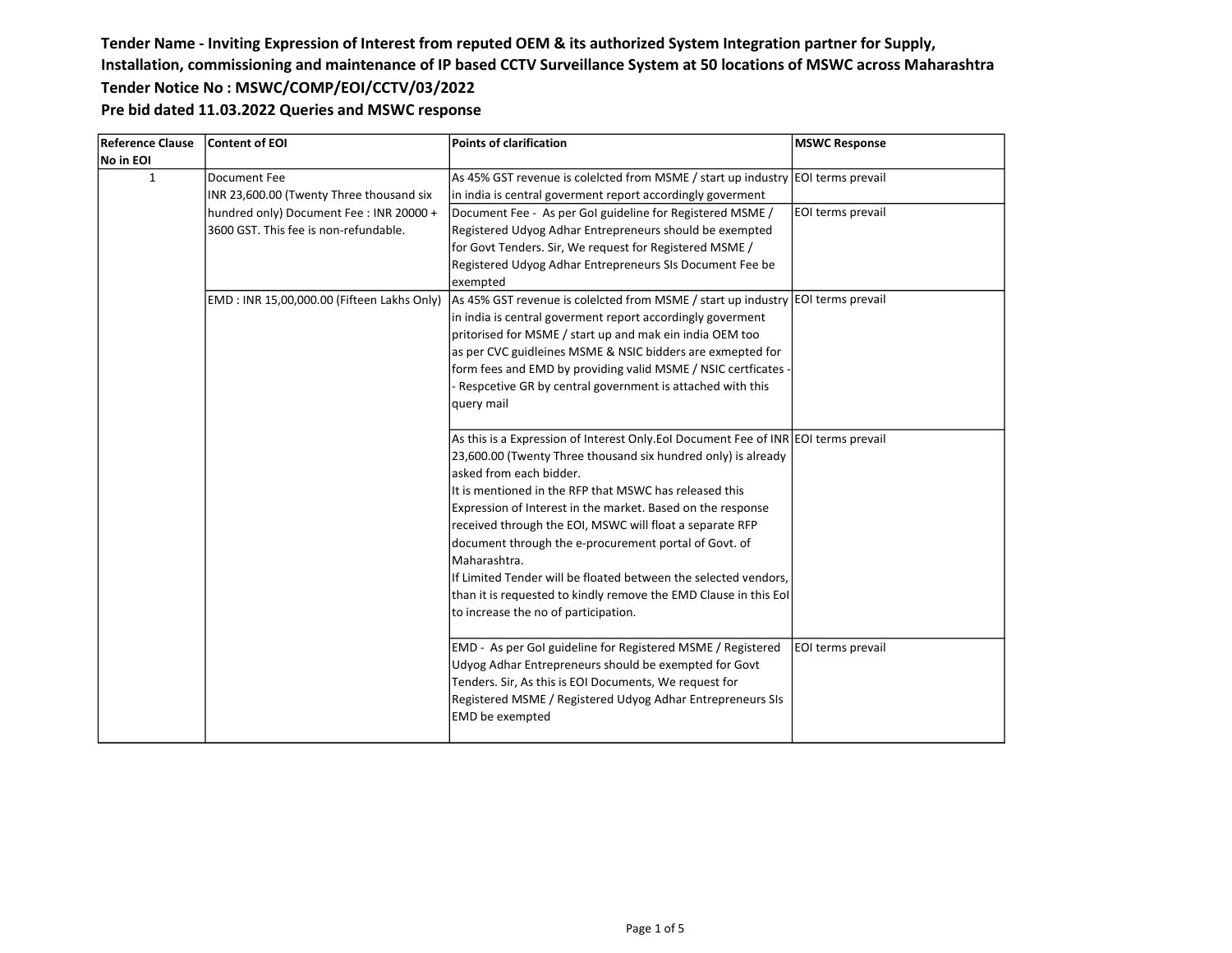| <b>Reference Clause</b> | <b>Content of EOI</b>                                                                                                                                                                                                                                   | <b>Points of clarification</b>                                                                                                                                                                                                                                                                          | <b>MSWC Response</b>                                                                                                                                                                                                                                                                                                                         |
|-------------------------|---------------------------------------------------------------------------------------------------------------------------------------------------------------------------------------------------------------------------------------------------------|---------------------------------------------------------------------------------------------------------------------------------------------------------------------------------------------------------------------------------------------------------------------------------------------------------|----------------------------------------------------------------------------------------------------------------------------------------------------------------------------------------------------------------------------------------------------------------------------------------------------------------------------------------------|
| No in EOI               |                                                                                                                                                                                                                                                         |                                                                                                                                                                                                                                                                                                         |                                                                                                                                                                                                                                                                                                                                              |
| $\overline{2}$          | MSWC has appointed Design consultant to<br>identify the locations where the CCTV<br>cameras need to be installed and create<br>robust backbone for the entire system                                                                                    | then making BOQ and network diagram is bidders scope is<br>query kindly clarify as all this standard rule are unique for<br>making RFP. As every bidders has different kind of skill set and<br>survey may be wrong by some unskilled and unexperinced<br>bidders who does not know the technology well | Bidder may conduct site survery as per<br>bidder's requirement; Latitude and<br>longitude of every location is<br>mentioned in the annexure - 1 and<br>basic design is uploaded in pdf along<br>with EOI document. Bidder can<br>submit their design brief document<br>based on their design philosophy.                                     |
| 3.2.3                   | Appliance based Monitoring of all the<br>warehouse locations should be available at<br>Central Monitoring Control Room, Regional<br>Office (location wise) and with the officials<br>concerned in respect of areas falling under<br>their jurisdiction. | Please provide lat/long of Central Monitoring Control Room<br>location and Regional office locations.                                                                                                                                                                                                   | Pune HO 18.2923, 73.5211 Nagpur<br>21.141201394594486,<br>79.06035877104222<br>Amravati 20.932940241618017,<br>77.75553367470513<br>Latur 18.411437110391947,<br>76.54742026425437<br>Aurangabad 19.85924376517919,<br>75.32013534302705<br>Nashik 19.9528449738451,<br>73.837995440111<br>Kolhapur 16.705632824115455,<br>74.24735718343537 |
|                         |                                                                                                                                                                                                                                                         | Remote viewing and connectivity with HQ and RO Offices. Sir,<br>Here in the EOI documents it seem silence on WAN<br>Connectivity between said Locations and HQ and RO. Please<br>clarify on it.                                                                                                         | Bandwidth provision is in MSWC's<br>scope                                                                                                                                                                                                                                                                                                    |
| 3.2.24                  | the Central Command control center<br>with complete details of Displays suggested<br>and other requirements like switches,<br>routers, bandwidth, software etc and any<br>other items deemed fit.                                                       | A separate Bill Of Material to be provided for Please provide bandwidth requirement at Command Control<br>Centre & each field location.                                                                                                                                                                 | Bandwidth provision is in MSWC's<br>scope                                                                                                                                                                                                                                                                                                    |
| 4.1.3.3                 | with monitoring capabilities.                                                                                                                                                                                                                           | Control room setup at HQ and regional office Remote viewing and connectivity with HQ and RO Offices. Sir,<br>Here in the EOI documents it seem silence on WAN<br>Connectivity between said Locations and HQ and RO. Please<br>clarify on it.                                                            | Bidder to suggest optimised<br>monitoring solution. Please refer list in<br>annexure - 1 of EOI for Regional office<br>and its related centers                                                                                                                                                                                               |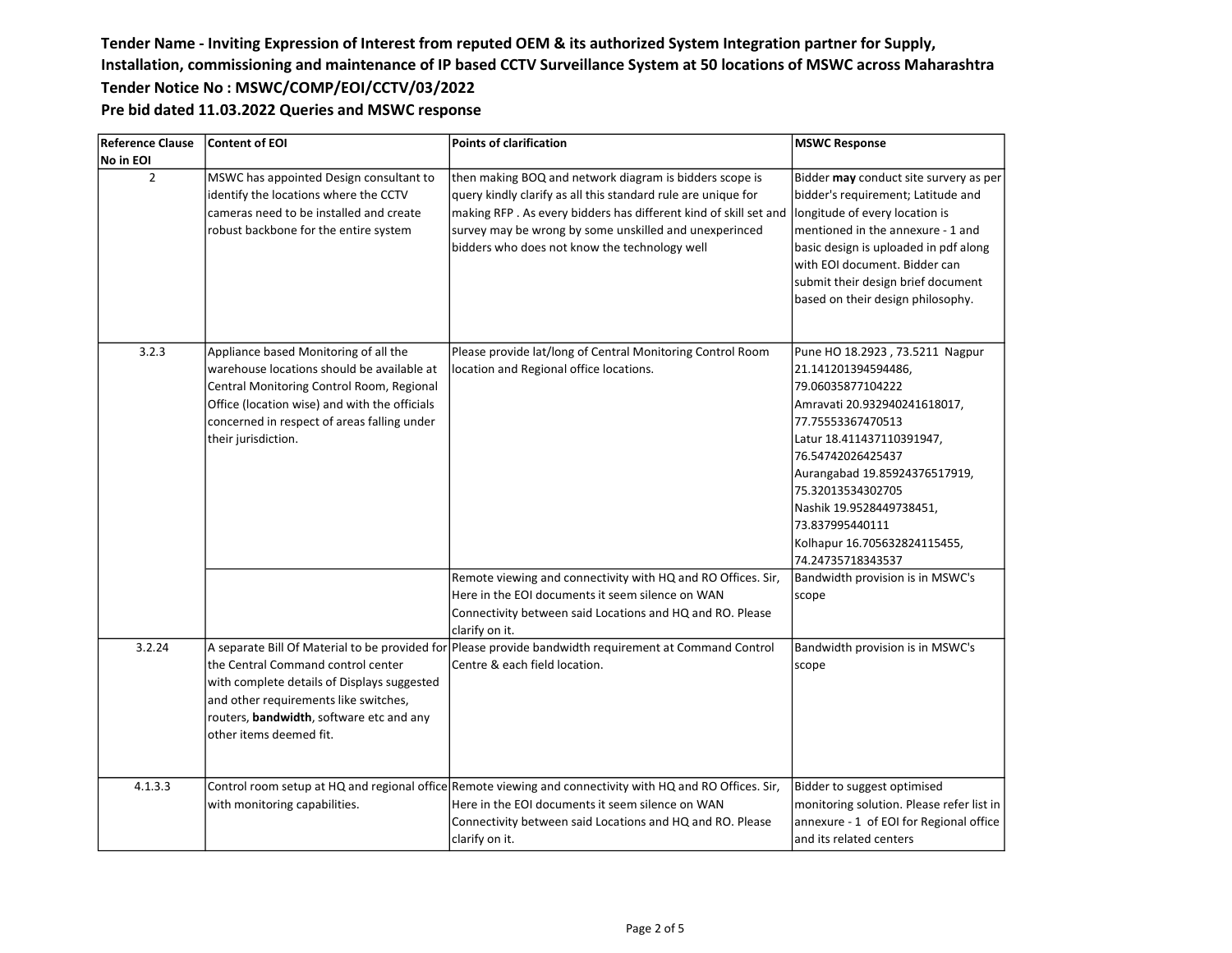| Reference Clause | <b>Content of EOI</b>                                                       | <b>Points of clarification</b>                                                                                                                                                                                                                            | <b>MSWC Response</b>                                                                                                                                  |
|------------------|-----------------------------------------------------------------------------|-----------------------------------------------------------------------------------------------------------------------------------------------------------------------------------------------------------------------------------------------------------|-------------------------------------------------------------------------------------------------------------------------------------------------------|
| No in EOI        |                                                                             |                                                                                                                                                                                                                                                           |                                                                                                                                                       |
| 5.2.2            | least Rs.150.00 lakhs over each of the last 3<br>financial as on 31.03.2021 | The Bidder should have had a turnover of at  On the ground of Pandemic scenario and accordingly impact on please read as "Bidder should have<br>the business, we request to reduce the same by making Avg<br>Turnover of Past 3 years of Rs. 100.00 Lakhs | had a turnover of at least Rs.100.00<br>lakhs in any two of the last 3 financial<br>year ending on 31.03.2021".                                       |
|                  |                                                                             | The Bidder should have had aAverage turnover of at least<br>Rs.150.00 lakhs over each of the last 3 financial as on<br>31.03.2021. Sir, Due to covid the turnover may hamper in FY<br>2020-21                                                             | please read as "Bidder should have<br>had a turnover of at least Rs.100.00<br>lakhs in any two of the last 3 financial<br>year ending on 31.03.2021". |
|                  |                                                                             | cvc guidelines for turniver attached with this mail which is<br>standard way of handling the turnover different opinions.                                                                                                                                 | EOI terms prevail                                                                                                                                     |
|                  |                                                                             | We request you to kindly amend the clause as, "Bidder should<br>have had a turnover of at least Rs.150.00 lakhs any one of the<br>llast 3 financial as on 31.03.2021".                                                                                    | please read as "Bidder should have<br>had a turnover of at least Rs.100.00<br>lakhs in any two of the last 3 financial<br>year ending on 31.03.2021". |
|                  |                                                                             | Considering pandamic situation last two year most of the SI<br>could not execute substancial business, so if turnover can be<br>changed to Rs.125.00 lakhs averaged out over last 3 years<br>more SI's will be eliagable to bid.                          | please read as "Bidder should have<br>had a turnover of at least Rs.100.00<br>lakhs in any two of the last 3 financial<br>year ending on 31.03.2021". |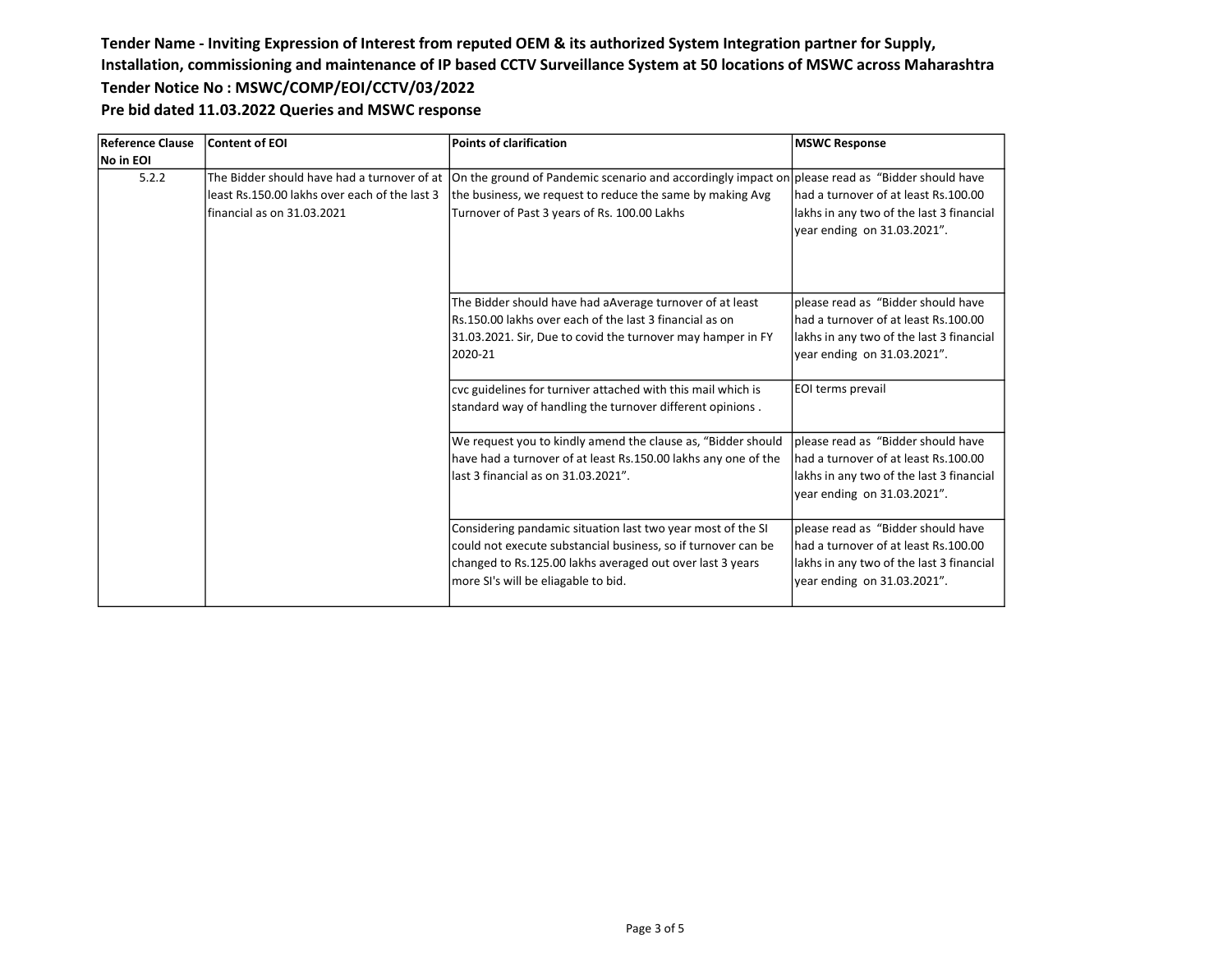| <b>Reference Clause</b> | Content of EOI                                                                                                                                                                                                                                                                                                                                                                                                    | <b>Points of clarification</b>                                                                                                                                                                                                                                                   | <b>MSWC Response</b>                                                                          |
|-------------------------|-------------------------------------------------------------------------------------------------------------------------------------------------------------------------------------------------------------------------------------------------------------------------------------------------------------------------------------------------------------------------------------------------------------------|----------------------------------------------------------------------------------------------------------------------------------------------------------------------------------------------------------------------------------------------------------------------------------|-----------------------------------------------------------------------------------------------|
| No in EOI               |                                                                                                                                                                                                                                                                                                                                                                                                                   |                                                                                                                                                                                                                                                                                  |                                                                                               |
| 5.2.3                   | The Bidder should be a profit making<br>company in last 3 financial year                                                                                                                                                                                                                                                                                                                                          | We request you to kindly amend the clause as "The Bidder<br>should be a profit making company in any two of the last 3<br>financial years".                                                                                                                                      | EOI terms prevail                                                                             |
|                         |                                                                                                                                                                                                                                                                                                                                                                                                                   | The Bidder should have Positive NETWORTH and a profit<br>making company in last 3 financial year                                                                                                                                                                                 | EOI terms prevail                                                                             |
| 5.2.6                   | The Bidder should provide a bank solvency<br>certificate of Rs. 150.00 lakhs                                                                                                                                                                                                                                                                                                                                      | We request you to allow us to submit an undertaking to this<br>effect that we will submit the solvency certificate of Rs. 150.00<br>lakhs if we are selected as successful bidder.                                                                                               | Please read as " bidder should provide<br>a bank solvency certificate of Rs. 50<br>Lakh only" |
|                         |                                                                                                                                                                                                                                                                                                                                                                                                                   | Considering pandamic situation last two years everyone had<br>shortage of business and hence request to bring solvency<br>amount near to 50 lakhs. Also good amount of EMD is already<br>considered in the RFP                                                                   | Please read as " bidder should provide<br>a bank solvency certificate of Rs. 50<br>Lakh only" |
|                         |                                                                                                                                                                                                                                                                                                                                                                                                                   | We request to reduce the same by making Bank Solvency of Rs.<br>50.00 Lakhs                                                                                                                                                                                                      | Please read as " bidder should provide<br>a bank solvency certificate of Rs. 50<br>Lakh only" |
|                         |                                                                                                                                                                                                                                                                                                                                                                                                                   | The Bidder should provide a bank solvency certificate of Rs.<br>50.00 lakhs. Sir, Due to covid everybody among us are suffering a bank solvency certificate of Rs. 50<br>heavy financial crisis, please reconsider the Condition and<br>reduce the value of solvency certificate | Please read as " bidder should provide<br>Lakh only"                                          |
| 5.2.8                   | the bidder should be an ISO 9001:2015<br>certified company                                                                                                                                                                                                                                                                                                                                                        | bidders also shuold have ISO 14000 and 20000 plus CMML 3 or<br>L5 certification as he is actually a technical hand who going to<br>do execution of project.                                                                                                                      | EOI terms prevail                                                                             |
| 5.2.10                  | The Bidder should have executed project for<br>supply and installation / commissioning of<br>same or similar Category Products in the<br>past 3 financial years as on opening of bid,<br>as per following criteria:<br>1. Single order of at least Rs.150.00 lakhs<br>or<br>2. Two orders of at least Rs. 75.00 Lakhs<br>Similar project shall mean work of supply,<br>installation and commissioning of IP Based | Go live or partially completed end client s certificates shuold be EOI terms prevail<br>valid proof 9f bidders experience done.                                                                                                                                                  |                                                                                               |
|                         |                                                                                                                                                                                                                                                                                                                                                                                                                   | Similar to above there were no big projects executed during<br>last 2 years because of pandamic situation if Three orders of 30<br>lakhs can be allowed or project with similar relavant work of<br>CCTV can be allowed.                                                         | EOI terms prevail                                                                             |
|                         |                                                                                                                                                                                                                                                                                                                                                                                                                   | We request amendment as below1. Single order of at least<br>Rs.100.00 lakhs or 2. Two orders of at least Rs. 50.00 Lakhs or<br>3. Three orders of at least Rs. 35.00 Lakhs                                                                                                       | EOI terms prevail                                                                             |